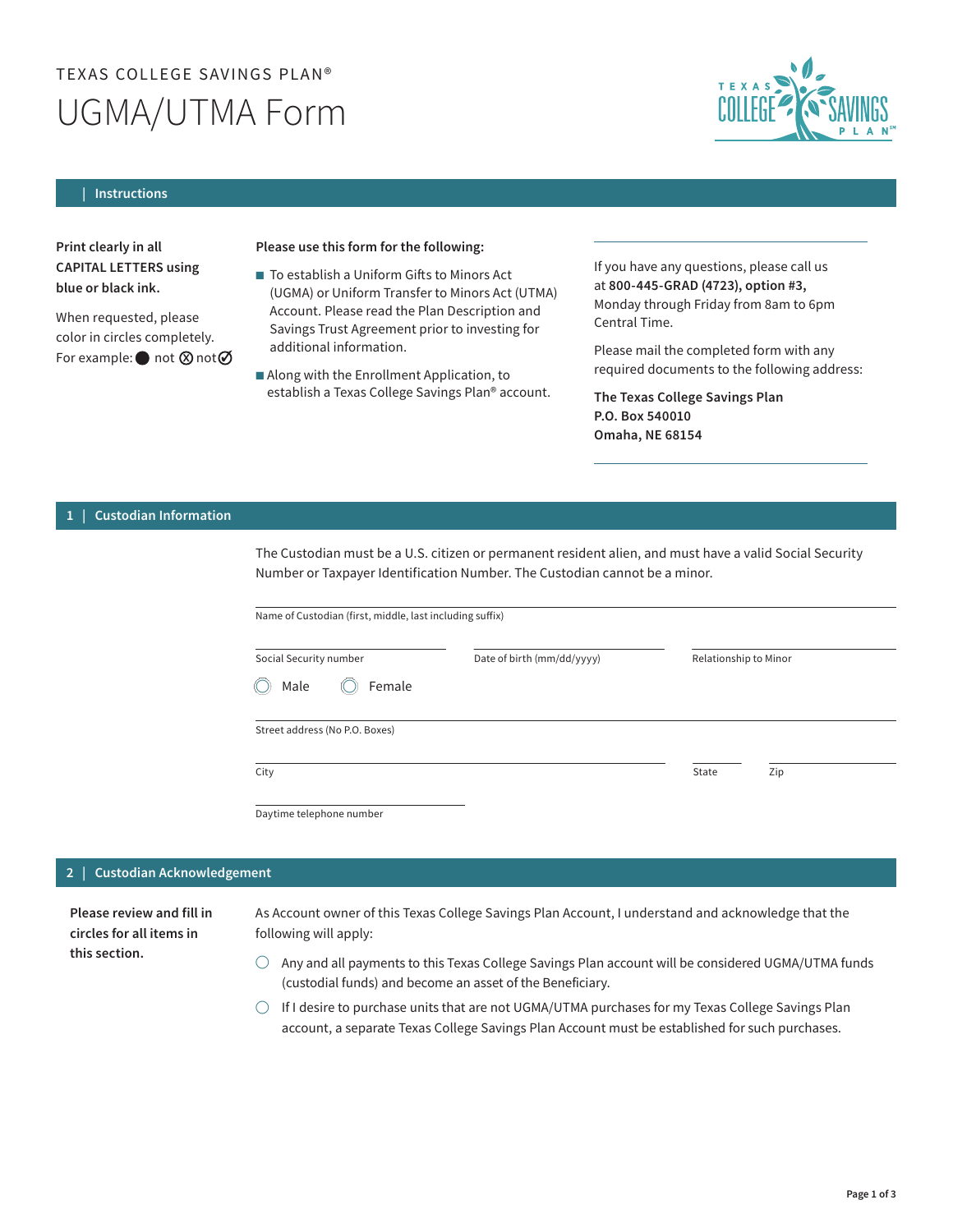## **2 | Custodian Acknowledgement (continued)**

Please review and fill in circles for all items in this section.

- $\bigcirc$  I understand that as Custodian of a UGMA/UTMA account:
	- $\bigcirc$  I am not the owner of the account, rather I hold the account as Custodian for the Beneficiary.
	- $\bigcirc$  I may not change the Designated Beneficiary.
	- $\bigcirc$  If I cancel the account, I personally will not receive a refund. Rather, a refund will be issued to the Beneficiary in order to comply with the intent of the UGMA/UTMA's creation and provide for proper taxation of any earnings.
	- $\bigcirc$  It is my responsibility to refrain from exercising certain rights under the Texas College Savings Plan account in order to maintain the UGMA/UTMA qualified status.
	- $\bigcirc$  It is my responsibility to notify the program when the custodianship terminates (the minor reaches the age of majority) at which time the Beneficiary becomes the account owner.
	- $\bigcirc$  At the age of majority, the Beneficiary can notify the program that the custodianship is terminated and become the account owner and will have all of the rights of the account even if I fail to notify the Plan of custodianship termination.
- $\bigcirc$  Maintaining UGMA/UTMA status of the Texas College Savings Plan account is my responsibility as the Custodian of the account, and I hereby release the Texas College Savings Plan from any liability for any loss of UGMA/UTMA qualified status due to the purchase, servicing, cancellation or exercise of the rights under the Texas College Savings Plan.
- $\bigcirc$  Every situation is unique and the Texas College Savings Plan does not give tax advice, nor does the Texas College Savings Plan endorse the use of UGMA/UTMA assets to fund a Texas College Savings Plan Account.
- $\bigcirc$  I understand and acknowledge that the Texas College Savings Plan highly recommends that I speak to a professional tax advisor before liquidating and/or investing in a Texas College Savings Plan UGMA/UTMA account.

#### **| 3 Minor Information**

The minor is the beneficiary and must be a U.S. citizen or permanent resident alien, and must have a valid Social Security Number or Taxpayer Identification Number.

| Name (first, middle initial, last)  |                            |             |     |  |
|-------------------------------------|----------------------------|-------------|-----|--|
| Social Security number              | Date of birth (mm/dd/yyyy) |             |     |  |
| $\bigcirc$<br>Male<br>Female<br>(() |                            |             |     |  |
| Street address (No P.O. Boxes)      |                            |             |     |  |
| $C$ ity                             |                            | $C + 2 + 2$ | 7in |  |

City

State Zip